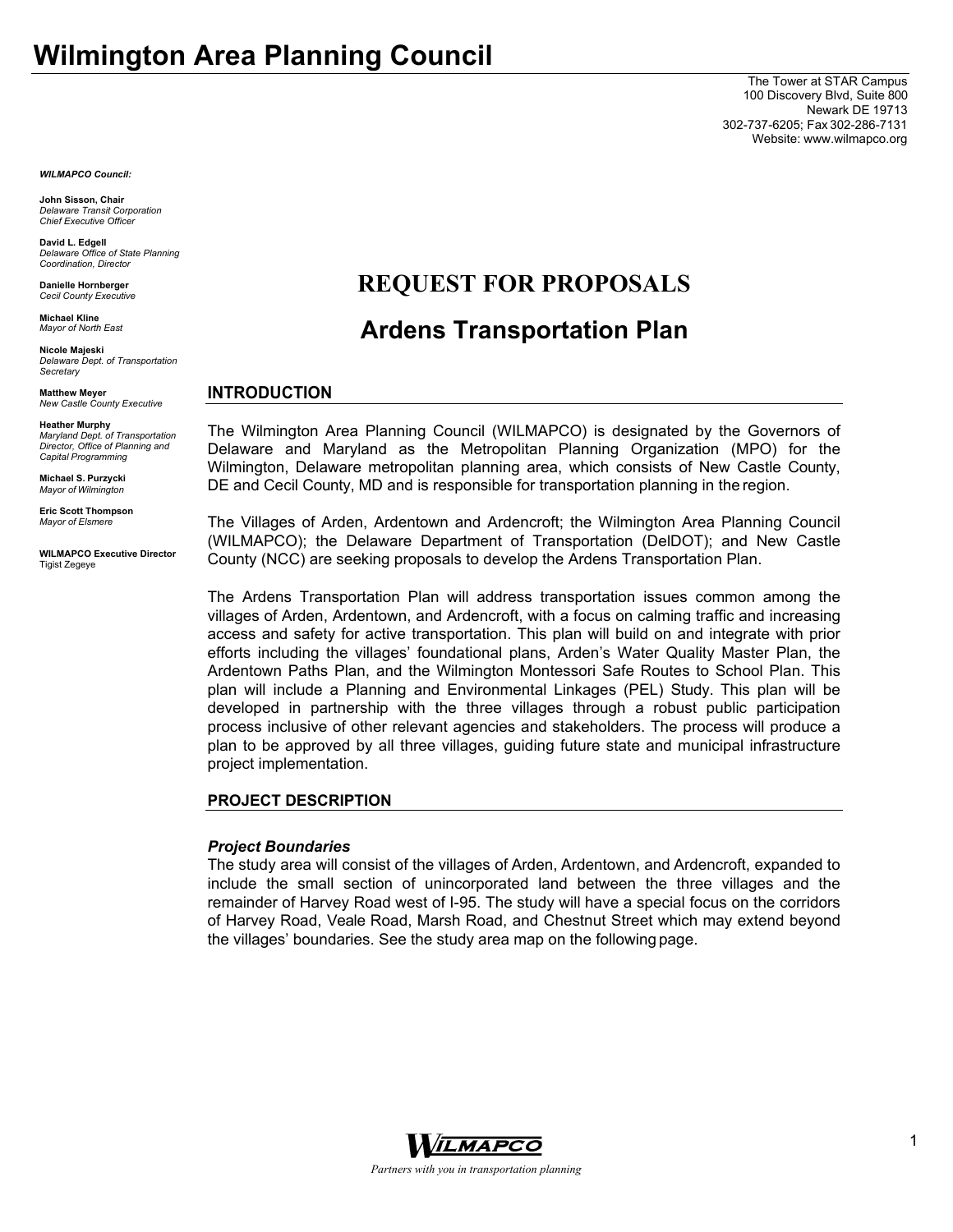

# *Goals & Objectives*

Development of the Ardens Transportation Plan will be a community-driven process that will:

- Set a vision for transportation safety and accessibility
- Foster public participation to inform the plan with community feedback, including feedback from community youth
- Inventory and understand existing conditions and assets upon which to build
- Highlight best practices for appropriate, context-sensitive traffic calming solutions, such as roundabouts, streetscaping, and other solutions for all travelers
- Develop a listing of recommended project alternatives that conform with historical context, community ideals, and existing community plans
- Identify preferred alternatives after weighing technical analyses and public feedback
- Prioritize projects to assist the villages in implementation of improvements
- Identify strategies and physical improvements for plan implementation by each municipality, DelDOT, and other relevant parties
- Determine potential partners, resources, and revenue sources to expedite plan implementation

The plan will have a special focus on traffic calming and safe accessibility for non-motorized transportation on Harvey Road, Veale Road, Marsh Road, and Chestnut Street. The plan will also explore accommodating travel needs for events, town government and community group meetings, access to playground facilities, fostering health and recreation, and reducing carbon footprints.



*Partners with you in transportation planning*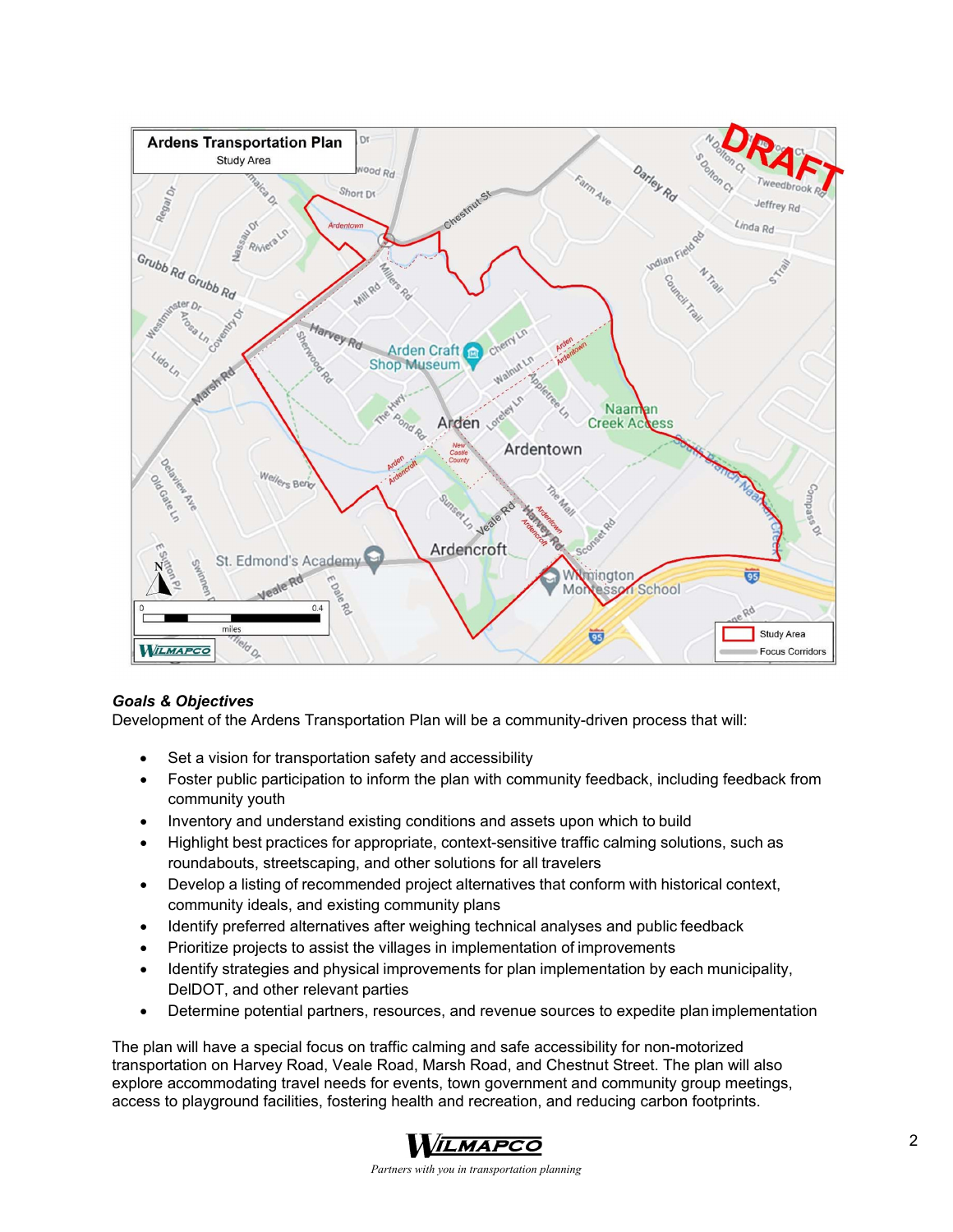Transportation improvements for pedestrians, bicyclists, physically impaired persons, and transit riders will be explored. Traffic modeling and animations will be developed to assist with weighing the benefits of the alternatives to all forms of travel and with communicating these impacts with the public.

The plan will make efforts to integrate with other community plans and initiatives, such as the villages' foundational plans, Arden's Water Quality Master Plan, the Ardentown Paths Plan, and the Wilmington Montessori Safe Routes to School Plan. WILMAPCO plans to conduct a Walkable Community Workshop (WCW) in the Ardens early on in this planning process. Findings will help inform the Ardens Transportation Plan. Additionally, the plan will examine how best to expand accessibility for residents with disabilities and enhance residents' ability to age in place. The plan could continue the conversation from the Ardentown Paths Plan about which of the community's natural walking paths may require accessibility enhancements.

The plan will also explore the improvement and expansion of bus service for the Ardens, especially connections to the new Claymont Transportation Center. In addition to public transit, a large volume of school buses stop in or pass through the community. Along with traffic calming, finding good solutions for school bus stops and routes for children's safety is desired.

# *Planning Partners*

WILMAPCO will be responsible for administering the Study in collaboration with the Steering Committee, which will include:

- Inter-Ardens Transportation Working Group
- Wilmington Area Planning Council (WILMAPCO)
- Delaware Department of Transportation (DelDOT)
- Area landowners, businesses, civic entities
- New Castle County Department of Land Use

Membership on the Steering Committee will evolve over time but will begin to take shape early in the planning process.

# **TASK 1**

# *Identify Issues, Opportunities and Constraints*

This task will be completed in-house by WILMAPCO. The task will finalize scope of work and review existing conditions. The consultants, along with the planning partners, will review existing and planned land use, transportation, and demographics for the study area. This review will include analysis and mapping of existing conditions data including:

- Zoning
- Existing and planned land use
- **Demographics**
- Transportation facilities (including pedestrian pathways)
- Traffic conditions (i.e. congestion, intersection LOS, crashes)
- Environmental features including: parks, wetlands, brownfields, floodplain, sea-level rise, a planned pervious path along the Pump Path from Harvey to Wind Lanes in Arden, and Arden's status as a Certified Community Wildlife Habitat
- Community, cultural and social features (assets, parks, etc.)
- Regional connectivity analyses to key destinations by walking, biking, driving, and transit

Deliverables – Task 1 will include summary information, including maps, graphics, etc., detailing existing conditions and constraints that will be prepared by WILMAPCO in coordination with the Steering **Committee.** 

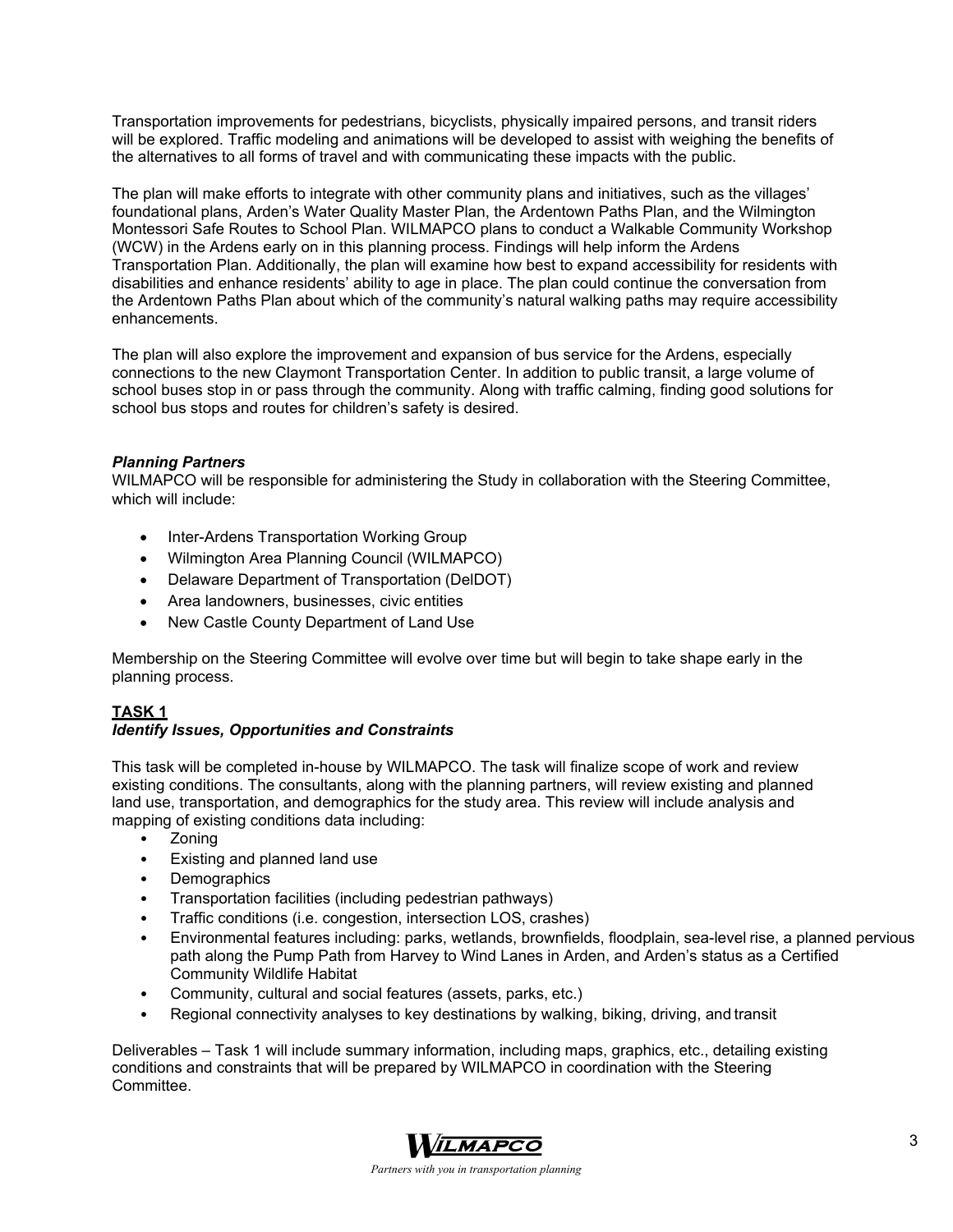# **TASK 2**  *Host Walkable Community Workshop*

WILMAPCO will host a Walkable Community Workshop (WCW) in the Ardens in summer 2022 and produce a WCW report. The consultant will attend and participate in the WCW. See http://www.wilmapco.org/walkable for more information on WCWs. Findings from the Ardens WCW report will help inform the Ardens Transportation Plan. WILMAPCO will also create and maintain a webpage for the Ardens Transportation Plan.

Deliverables – Ardens Walkable Community Workshop report, meeting notes from workshop.

#### **SCOPE OF WORK FOR CONSULTANT SERVICES**

The Steering Committee is seeking consultant support for the project as described below.

# **TASK 3**

## *Community Visioning*

- The consultant will develop an outreach strategy, with measurable goals, in consultation with the Management Committee.
- The consultant will work with Steering Committee to prepare a Community Survey 1 to assess wider needs and preferences. The survey will be made available online and in Word/PDF formats. It will be accompanied by a one to two page description of the project/need.
- A project logo will be developed to market the study.
- The consultant will produce a short, PowerPoint presentation video on YouTube to brief the community on the plan and the survey.
- Consider developing and sending a postcard mailing to all Ardens residents encouraging them to complete Community Survey 1.
- The consultant will brief area elected officials on the project and gather their input.
- A parallel process to engage community youth throughout the plan will also be pursued. Children at the Arden's day camp and/or pool could be specifically engaged.
- The Steering Committee will disseminate the survey, both online and in paper formats.
- The consultant will analyze results from the Survey and present results, along with an overview of the project at Public Meeting 1. Feedback at this meeting could be collected via interactive activities. In addition, a companion YouTube PowerPoint presentation will be made available on the project webpage, along with a comment form. Recommendations for refinement made at Public Meeting 1 and via online feedback will be solicited and considered by the Steering Committee.

Deliverables – Survey 1, meeting notes from Steering Committee and Public Meeting 1 (including feedback received), video presentation, and elected official/key stakeholder outreach.

## **TASK 4**

## *Define Assumptions and Alternative Projects*

- Recommended improvements will be developed based on stakeholder and public outreach, identified economic, land use, transportation and environmental issues, opportunities and constraints, and existing plans. Concepts will include easily understood alternative crosssections and designs, and connections to neighboring communities and trail networks.
- To come to a conclusion on feasibility, the preferred concepts will be compared to existing conditions, using measures of effectiveness such as level of service, bicycle level of stress, traffic diversion, and others as appropriate for the proposed design(s).
- Assessment will evaluate anticipated land use, demographic, environmental and

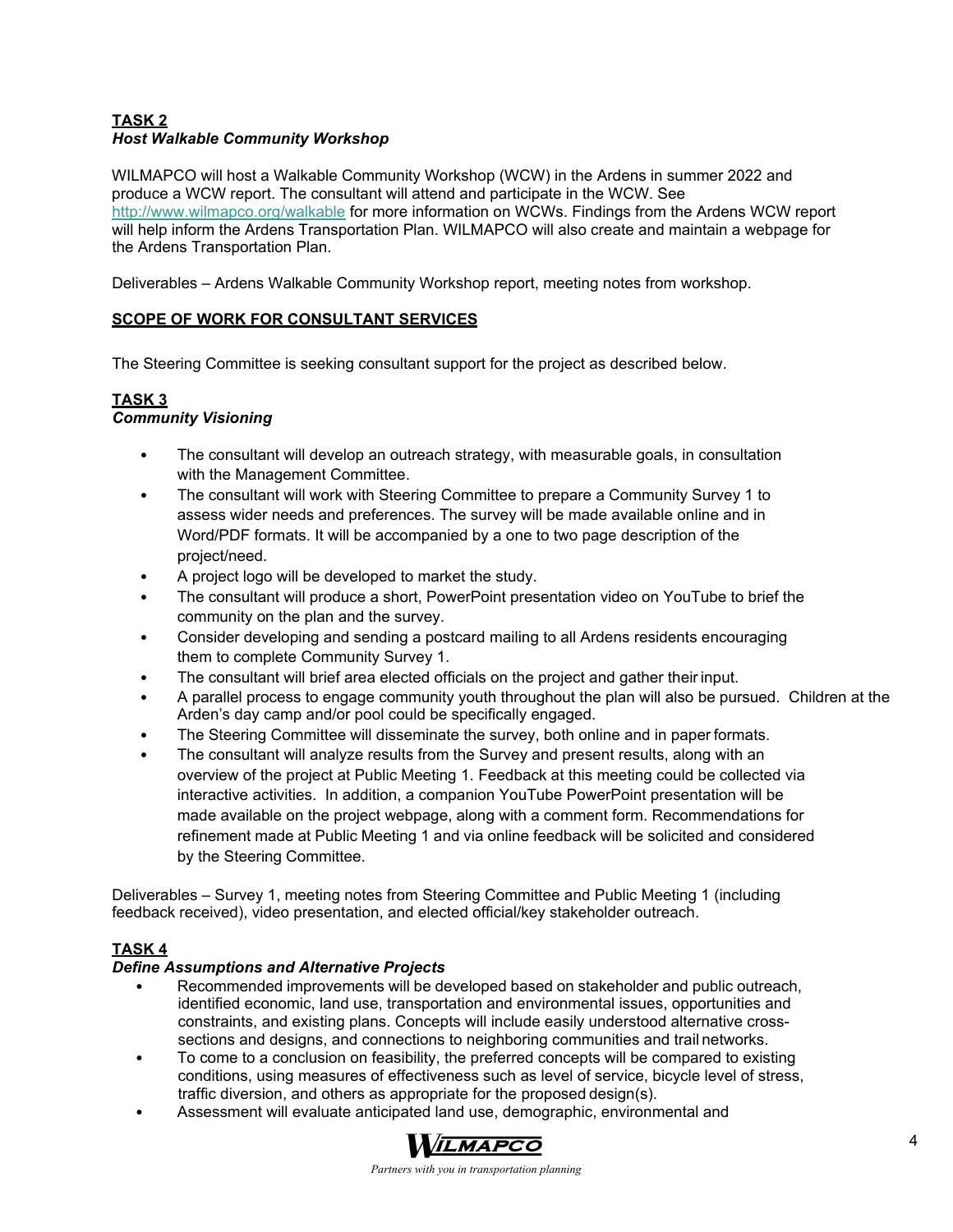transportation impacts of the proposed designs, including their ecological sensitivity in coordination with existing local committees.

- These results will be presented in an easy-to-understand way, both at a public meeting and in an accompanying video presentation. Concepts should include roadway capacity needs; pedestrian and bicycle infrastructure, including connections to the NCC Trail network and the East Coast Greenway; bus transit route changes; bus stop amenities; and green stormwater infrastructure.
- A second elected official briefing will be held to present the results.
- Public Meeting 2 will be held to present and discuss concepts and the analysis. An accompanying YouTube video PowerPoint presentation will be prepared by the consultant team and placed on the project website by WILMAPCO.
- Community Survey 2, which will help identify preferred alternatives and priorities, will be prepared and distributed after the presentation at Public Meeting 2. It will be made available in print and online for additional feedback from residents of the Ardens. It will be accompanied by a one-to-two-page description of the project/need/status.
- Consider developing and sending a postcard mailing to all Ardens residents encouraging them to complete Community Survey 2.

Deliverables – Meeting notes from Steering Committee and public meetings. Analysis of initial transportation concepts; video presentation, Survey 2, analysis of Survey 2 results.

## **TASK 5**

#### *Select Preferred Alternatives and Prepare Final Report*

- Based on stakeholder feedback, community outreach and technical analysis, a preferred concept plan will be selected by the Steering Committee.
- Planning level cost estimates and next steps for implementation will be identified, especially regarding infrastructure needs, costs, and phasing that include compliance with National Environmental Policy Act (NEPA) standards to enable eligibility for future Federal funding, and will be documented in a final report. This work will include identifying municipal, county, and state powers pertaining to: 1.) state roads within and abutting the Ardens, 2.) roadways and non-motorized infrastructure within the Ardens, 3.) Clarity on which federal, state, and county regulations/standards the Ardens must comply with and when, 4.) The identification of appropriate funding sources for recommended projects.
- The Final Draft Report will be presented at Public Meeting 3, which will be an online only event hosted by the consultant. Feedback at this meeting could be collected via interactive activities. A recording will be posted to the project webpage. The draft report will be made available for public comment for at least 30 days following Public Meeting 3.
- At the end of the public comment period, the Steering Committee will consider any revisions and finalize the Ardens Transportation Plan.
- A brief presentation on the final Draft Plan will be provided at the Arden, Ardentown, and Ardencroft public meetings for approval.

Deliverables – Meeting notes from Steering Committee and public meeting (including feedback received) and meeting recording. Final report, including documentation of PEL Study results.

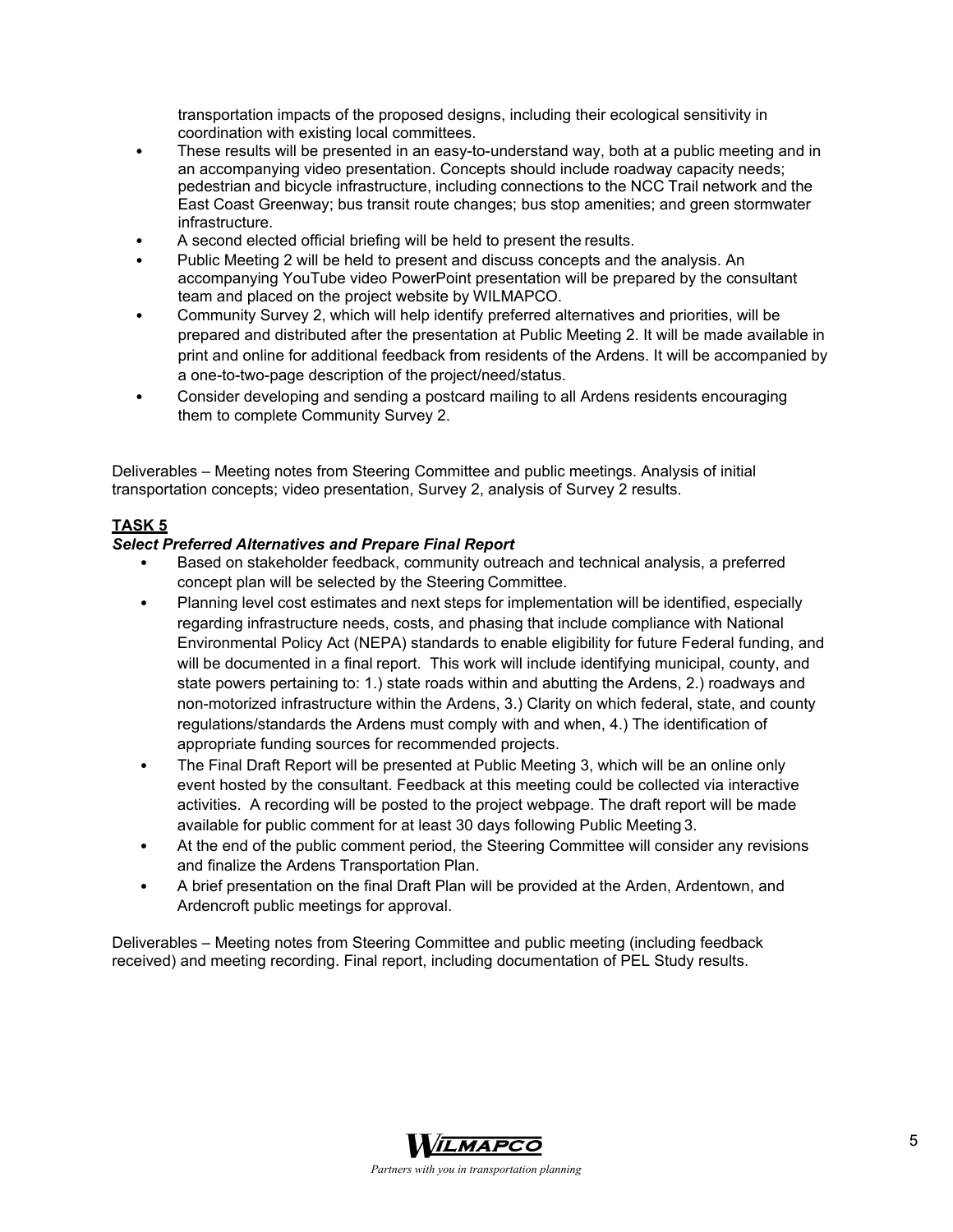# **ANTICIPATED SCHEDULE**

|                                    | 2022 |  |                                                             |  | 2023 |  |  |  |
|------------------------------------|------|--|-------------------------------------------------------------|--|------|--|--|--|
| <b>TASK</b>                        |      |  | May June July Aug Sept Oct Nov Dec Jan Feb Mar Apr May June |  |      |  |  |  |
| Identify Issues, Opportunities &   |      |  |                                                             |  |      |  |  |  |
| Constraints                        |      |  |                                                             |  |      |  |  |  |
| Host Walkable Community Workshop   |      |  |                                                             |  |      |  |  |  |
| <b>Community Visioning</b>         |      |  |                                                             |  |      |  |  |  |
| Define Assumptions and Alternative |      |  |                                                             |  |      |  |  |  |
| Projects                           |      |  |                                                             |  |      |  |  |  |
| Select Preferred Alternatives and  |      |  |                                                             |  |      |  |  |  |
| Prepare Final Report               |      |  |                                                             |  |      |  |  |  |

Public Meeting

#### **FUNDING**

This project will be funded from WILMAPCO's FY 2023 Unified Planning Work Program (UPWP), available at *www.wilmapco.org/upwp* and/or agencies on the Steering Committee. As part of the RFP, we request an estimate of the costs to perform each of the listed tasks to be included.

#### **DELIVERABLES**

Items that will be produced by the consultant will consist of, but not be limited to:

- Draft reports as needed one high-quality PDF copy and one electronic MS Word document.
- PowerPoint and poster boards for presentations at meetings and public workshop.
- Materials for a project website, including illustrative depictions of the preferred alternative, including real-world simulations of potential alternative.
- Attendance at all meetings listed in this RFP.
- Meeting summaries for all meetings and workshops, including a written record of all public comments.
- Final Report one high quality PDF, one MS Word version and final publication format (such as Adobe InDesign) of final report.
- GIS layers/shapefiles of analysis in ESRI .shp or MapInfo .tab format, of all proposed improvements and all mapping work.

#### **SUBMISSION REQUIREMENTS**

The Consultant shall submit seven (7) bound copies of a Proposal/Statement of Qualifications and one electronic copy for purposes of sharing with the Project Management Committee. Receipt of insufficient copies of the Proposal or not providing the required information in the desired format may result in elimination from the selection process. The submission shall include the following and provide a table of contents indicating where the required information is located in the submission package:

 Identification of the consultant's project manager and a description of this person's experience with similar projects. The project manager may not change during the project without written permission from WILMAPCO.

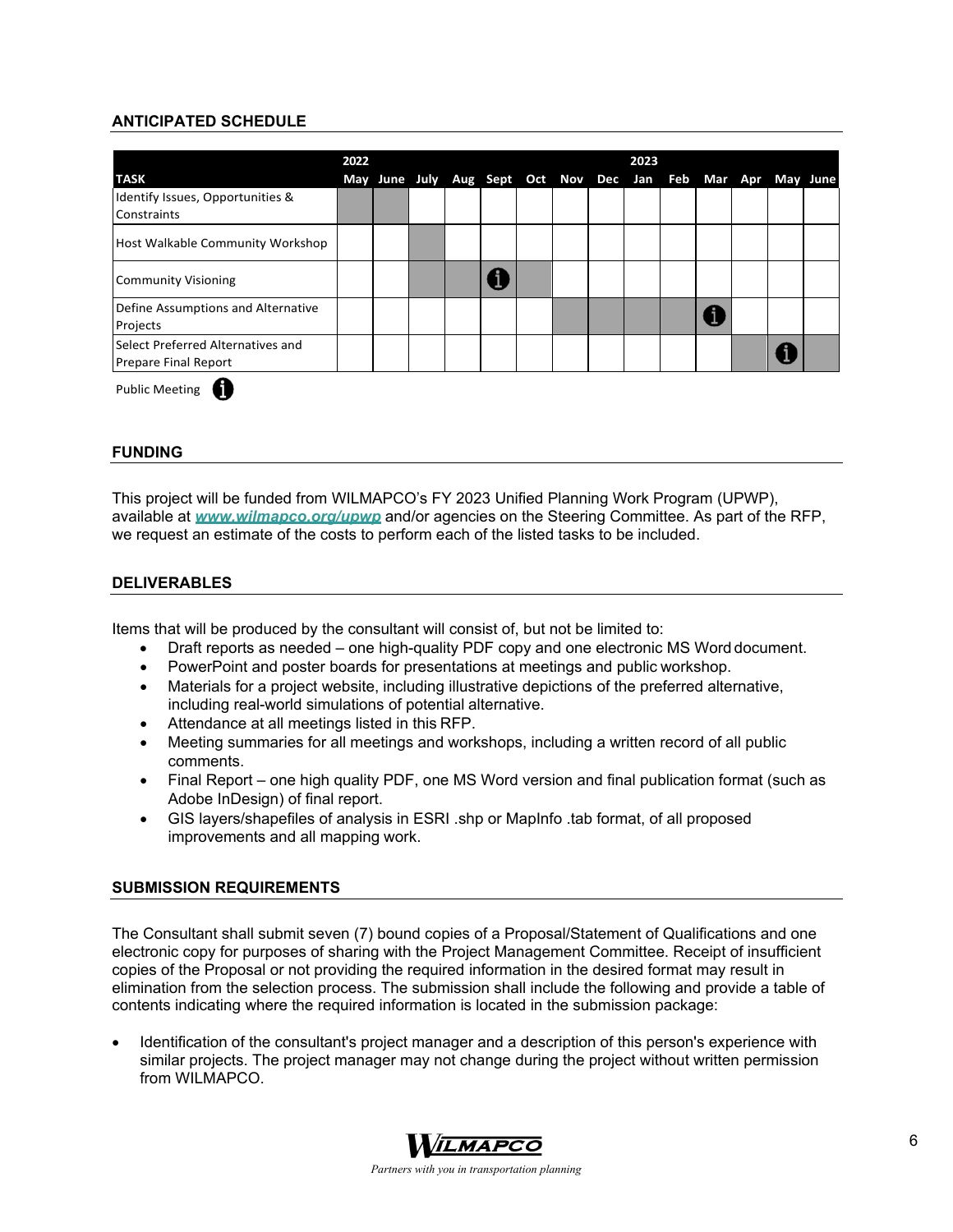- A description of qualifications and experience for each individual and firm participating in the project team, including an organization chart showing the relationship of each individual to the overall project work plan.
- Three current references (more recent than three years) for each individual and/or firm that will have significant and specific responsibility for this project.
- A Technical Proposal that demonstrates an understanding of the project describes the proposed approach and lists the proposed reports and products. This is limited to ten (10) pages.
- A proposed level of effort delineating the staff assigned with title, hours, and hourly rate for each task. The full cost of the proposal should also be included.
- A proposed schedule showing the timeline for each task including milestones and significant meetings or reviews.
- This project will include a Planning and Environmental Linkages (PEL) Study; a collaborative and integrated approach to transportation decision-making that: 1) considers environmental, community and economic issues early in the planning process; and 2) uses information, analyses and products developed during planning to inform the National Environmental Policy Act (NEPA) review process. PEL Studies are an FHWA initiative used to help make better-informed project-level decisions and to shorten project delivery time, and they follow provisions set forth in 23 U.S.C. 168(b) (1) (A) and associated regulations under 23 CFR 450.212(d) and 450.313(e).
- A written statement that all terms and conditions contained in this RFP are accepted by the consultant.
- A statement that the consultant will comply with Title VI of the Civil Rights Act of 1964, to the end that no person in the United States shall, on the grounds of race, color, national origin, sex, disability, or age, be excluded from participation in, be denied the benefits of, or otherwise be subjected to discrimination.
- A declaration that the consultant is an Equal Opportunity Employer and does not discriminate in employment because of race, age, color, sex, religion, national origin, mental or physical handicap, political affiliation, or marital status.
- For contracts over \$25,000, WILMAPCO will complete a search of the excluded parties listing system to ensure that the organization is not debarred or suspended from federally assisted contracts.
- The consultant shall accept all applicable Federal Highway Administration (FHWA) and Federal Transit Administration (FTA) requirements surrounding Lower Tier Covered Transactions. These requirements can be found within the WILMAPCO Title VI/Nondiscrimination Assurance Statement, available electronically at: *www.wilmapco.org/titlevi*.
- Identification of the contact person during the selection phase, including the name, address, telephone numbers and email address. This contact must be available during normal business hours.

WILMAPCO will also consider:

- Creativity in identifying planning approaches and solutions to land use and transportation problems and in presenting plans to policy makers and the public.
- The extent to which Disadvantaged Business Enterprises (DBE) are used (any firm wishing to be recognized as DBE must provide documentation such as official DBE certification.)